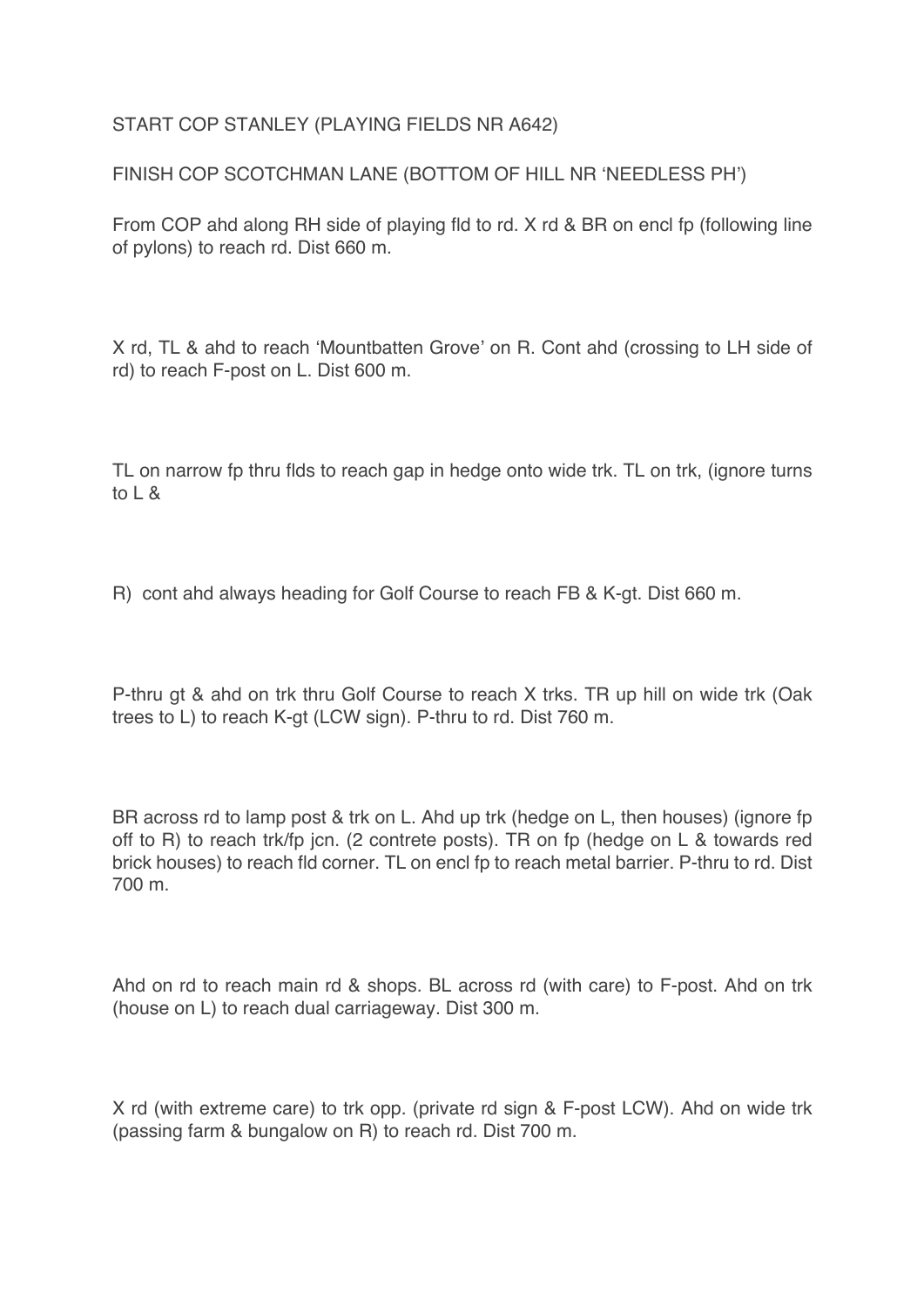X rd & ahd down 'Wrenthorpe Road' (passing under railway bridge) to reach park entrance on L. Dist 340 m.

TL & ahd thru park on tarmac drive to reach metal barrier (should be open). P-thru & ahd on trk (grassy areas to L) to reach FB. X FB & TR up 'Alverthorpe Meadows' (head towards Church at top of hill) to reach gap in hedge by st. P-thru & follow fp around LH side of fld to reach fld corner & gap in hedge. P-thru & BL to reach LH corner of grave yard. Dist 1150 m.

Ahd on tarmac fp (graveyard then Church on R). P-thru barrier to rd. TL on rd down hill to reach rd. TL on rd to reach 'Cock Inn PH' on L. Dist 600 m.

TR across rd to fp (alongside house No. 171) ahd to reach rd. TL on rd to rd jcn. TR ('The Albion PH' on R) passing 'Willow Road' to reach 'Willow Lane' (factory entrance to L). Dist 440 m.

TR up lane, tarmac soon becomes dirt trk to reach metal barrier. P-thru & cont on trk passing thru (2) more barriers & cont ahd on encl fp to reach wooded barrier fld. TL up hill still on same fp (Trading Estate thru hedge on L) to reach fp on R thru fld. Dist 600 m.

BR round open cast to faint fp up banking, between 2 trees. TR at top of banking to join original fp Ahd. BR down hill on grassy trk (disused railway) to reach st gt. Dist 660 m.

P-thru gt & ahd thru Golf Course (fence on R) to reach car park. Ahd thru C.P. to rd. TL on road up hill (crossing M1) to reach sharp LH bend. F-post PF (sign Tufty Farm), Dist 1000 m.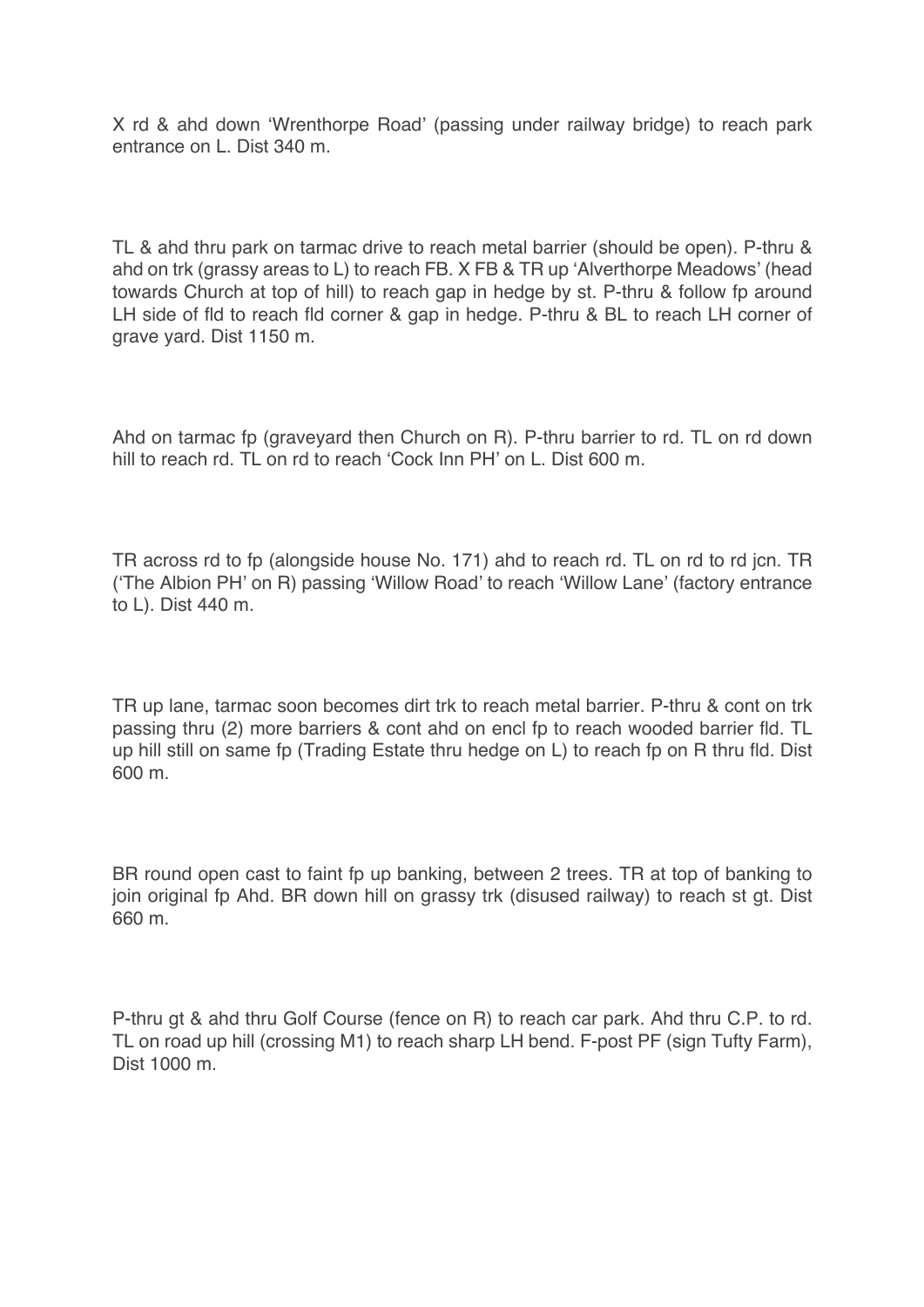Ahd on wide farm trk, (passing 'Tufty Farm' on R) cont on trk to reach RH bend. Fpost LCW & st on L. Dist 600 m.

X st, TR & ahd (hedge on R) to reach hidden st. (LCW sign.) Pass st & ahd thru fld (head for telegraph pole) to reach st. Dist 200 m.

X st & ahd to broken st. Pass st & BL to hidden FB. X FB (with care). TR & ahd to open fld to reach fp waymark on post on L. Dist. 50 m.

Ahd (fence on L) to reach st. X st & ahd to fld cnr & hidden FB. X FB & ahd up fld (hedge on R & heading for stone bungalow) to reach gap in hedge. P-thru to wide trk. F-post-PF. Dist 275 m.

TL on trk & then immed R (Lower Park farm drive). Ahd passing farm on R to reach gt & st (LCW sign). X st & ahd (hedge on L) to reach gt & st. X st & BR across middle of fld to reach st (LCW sign). X st then FB then st into fld. TR to fld cnr, TL & ahd (hedge & stream on R) to reach hidden st in hedge ahd. X st & FB(broken) into fld, ahd thru fld to FB on R over stream. Dist 1400 m.

X FB & st & ahd to reach st at side of brick building. X st & TL round building & ahd to st. X st & ahd (fence on L) to fld corner. TR up hill (hedge on L) to reach large 'Oak Trees' & st on L (LCW sign). Dist 450 m.

X st into fld. TL ('Oak Trees' on L) to reach fld cnr. TR & ahd (no fp, generally fllw hedge on L) to pass st on L. Cont ahd (hedge still on L) to reach hidden st on L near fld cnr. (Farm buildings on L thru hedge.) X st & T immed R to FB. X FB into farmyard. Dist 420 m.

P-thru yard & BL to drive. TR up hill (farm house on R & LCW sign on L) to reach RH bend & gt & st on L.X st & ahd towards pylon (hedge on L). At hedge corner BL across